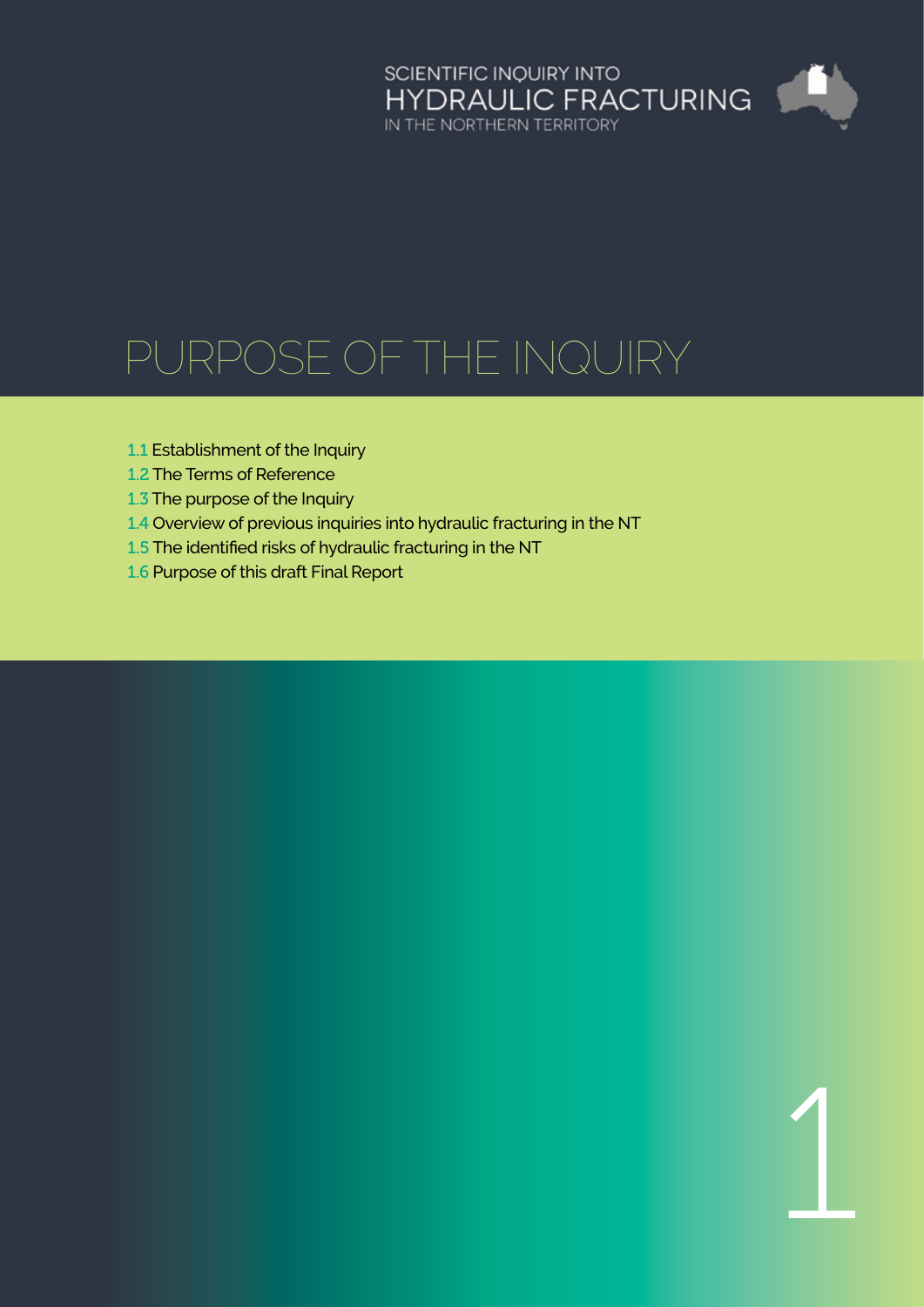## <span id="page-1-0"></span>Chapter 1 Purpose of the Inquiry

#### 1.1 Establishment of the Inquiry

As stated in the *Background and Issues Paper* (**Issues Paper**) released on 20 February 2017, on 14 September 2016, the Chief Minister of the Northern Territory, the Hon. Michael Gunner MLA, announced a moratorium on hydraulic fracturing of onshore unconventional shale reservoirs in the Northern Territory. The Chief Minister also announced that he would appoint an independent scientific panel (**Panel**) to inquire into the impacts and risks associated with hydraulic fracturing.

On 3 December 2016, the Northern Territory Government (**Government**) announced that it had established the Inquiry under the *Inquiries Act 1945* (NT).

The Inquiry is Chaired by the Hon. Justice Rachel Pepper, a judge of the Land and Environment Court of New South Wales, a superior court of record. Her Honour was formally appointed as Chair of the Inquiry on 30 January 2017.

The Panel is comprised of 10 eminent scientists across a range of disciplines. A list of the names and biographies of the Chair and the other Panel members can be found on the Inquiry's website at www.frackinginquiry.nt.gov.au.

The Government has stated publicly that the moratorium will stay in place for the duration of the Inquiry.

#### 1.2 The Terms of Reference

The Government published draft Terms of Reference on 14 September 2016. After public consultation these were amended, and on 3 December 2016 the Government announced the final Terms of Reference for the Inquiry. The Terms of Reference are set out in Appendix 1.

#### 1.3 The purpose of the Inquiry

The purpose of this Inquiry is found in the Terms of Reference. While limited to onshore unconventional shale gas only (that is, excluded from its scope is coal seam gas (**CSG**) and sandstone or 'tight' gas), the Terms of Reference are nevertheless broad in their scope. They require the Panel to assess and determine:

- the nature and extent of the risks associated with hydraulic fracturing of onshore unconventional shale reservoirs and its associated activities on the environmental (aquatic, terrestrial and atmospheric), social, cultural, and economic conditions of the Northern Territory;
- whether these risks can be mitigated to an acceptable level;
- if they can, by what methodology or methodologies can these risks be mitigated; and
- whether the existing regulatory framework is sufficient to implement these methodologies, and if not, what changes need to be made.

#### 1.4 Overview of previous inquiries into hydraulic fracturing in the NT

As was discussed in the Issues Paper, $^{\text{1}}$  this is not the first inquiry the Northern Territory has held into hydraulic fracturing. This Inquiry differs from its predecessors, however, by reason of its scope (it is wider) and its mandated intention to consult widely with Territorians.

In 2011 the former Labor Government commissioned Dr Tina Hunter, an expert in petroleum law, to report, on the capacity of the Northern Territory's legal framework to regulate the development of the onshore petroleum industry in the Northern Territory (2012 Hunter Report).<sup>2</sup> A key recommendation from the 2012 Hunter Report was that the Government should prioritise the development and implementation of regulations under the *Petroleum Act 1984* (NT) (**Petroleum**  Act) for the protection of the environment<sup>3</sup>

<sup>1</sup> Issues Paper, p 10.

<sup>2 2012</sup> Hunter Report.

<sup>3 2012</sup> Hunter Report, recommendation 16.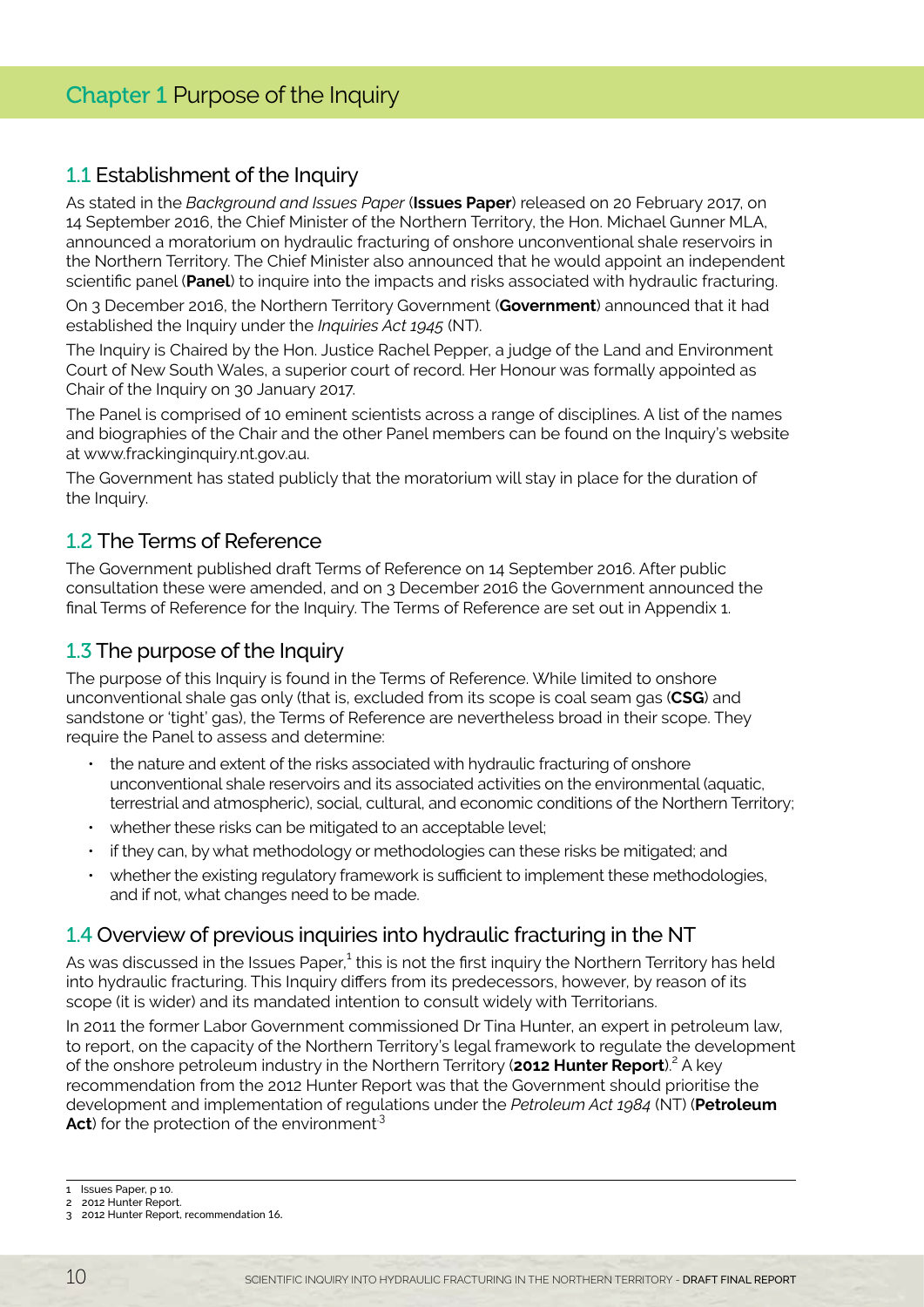<span id="page-2-0"></span>In March 2014, the former Country Liberal Party (**CLP**) Government under Chief Minister Adam Giles commissioned Dr Allan Hawke AC to conduct an inquiry into the potential impacts of hydraulic fracturing in the Northern Territory (**2014 Hawke Report**).4

The 2014 Hawke Report's major recommendation was that, *"consistent with other Australian and International reviews, is that the environmental risks associated with hydraulic fracturing can be managed effectively subject to the creation of a robust regulatory system"*. 5

Another relevant recommendation was that the Government conduct a review of the environmental assessment and approval process in the Territory. The CLP Government therefore reengaged Dr Hawke to conduct this inquiry. Dr Hawke's second report (**2015 Hawke Report**) was released in May 2015.<sup>6</sup>

Following the 2012 Hunter Report and the 2014 and 2015 Hawke Reports, new *Petroleum (Environment) Regulations 2016* (NT) (**Petroleum Environment Regulations**) were promulgated in July 2016.

In early 2016, the CLP Government commissioned Dr Tina Hunter to conduct an independent assessment of the Petroleum Environment Regulations (**2016 Hunter Report**) to ensure that they complied with the principles of best practice regulation. Dr Hunter described the new environment regulations as *"a quantum leap from the Northern Territory regulations of old" and that "the fundamentals of the Regulations are sound".*<sup>7</sup>

The principal difference between this Inquiry and the reviews described above is the broad scope of the Inquiry's Terms of Reference and its clear mandate to consult widely with all Territorians.

#### 1.5 The identified risks of hydraulic fracturing in the Northern Territory

The potential risks associated with fracking for onshore shale gas in the Northern Territory were identified in the Issues Paper as 'issues', which were categorised into nine themes for ease of reference. The Panel is aware that some or all of these risks may have cumulative effects that require separate assessment.

A total of 506 submissions have been received by the Inquiry. This is in addition to the information obtained at the hearings and community forums, and the feedback contained in over 181 'Have Your Say' forms.

The risks set out in detail in the Issues Paper have been discussed during extensive consultations in urban centres and rural and remote communities across the Northern Territory. As a result of these discussions, additional issues were identified which have been taken into account by the Panel. A final list of issues compiled pursuant to this process is attached at Appendix 2. The new risks raised by the public during the course of the first and second round of consultations are identified in italics.

Based on the available evidence, the Panel has now assessed these risks and determined whether or not they are material, and where it has been found that they are, the extent to which, if any, they can be mitigated to an acceptable level by appropriate safeguards (the Panel's methodology is set out in Chapter 4). The Panel has made a number of recommendations to the Government to assist in the effective establishment and maintenance of those safeguards.

The Panel will publish its Final Report in March 2018, following its final round of consultations that will commence in late January 2018.

Ultimately, however, it will be a matter for the Government, not the Inquiry, upon receipt of the Final Report, to determine whether or not the current moratorium should be lifted. The Terms of Reference do not permit such a recommendation to be made by the Inquiry.

- 4 2014 Hawke Report.
- 5 2014 Hawke Report.
- 6 2015 Hawke Report.
- 7 2016 Hunter Report, p 4.